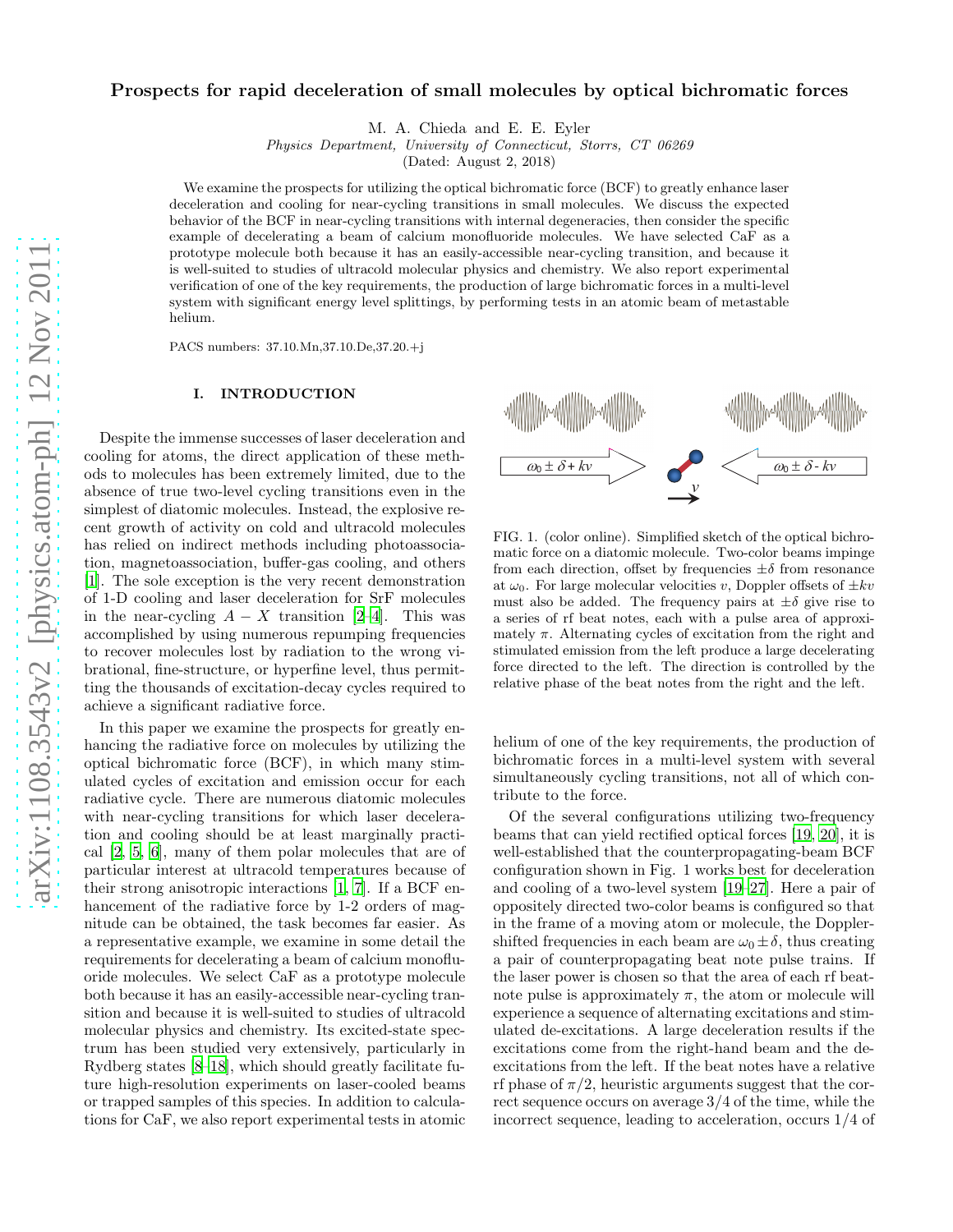the time. Numerical calculations and experiments support this argument. If the cycling rate is fast compared to the radiative decay time, the average force can greatly exceed the ordinary radiative force.

This concept was pioneered both experimentally and theoretically in the late 1980's and 1990's, largely by the group of Yatsenko [\[28](#page-10-1)[–30\]](#page-10-2) and by Grimm and coworkers [\[20](#page-9-9)[–22\]](#page-9-10), who ultimately slowed a cesium atomic beam to 8 m/s [\[23](#page-9-11)]. More recently the Metcalf group at Stony Brook has extensively investigated the BCF on metastable atomic helium (He\*) beams. They have demonstrated both transverse collimation and longitudinal slowing by 325 m/s in a region just a few centimeters long [\[19,](#page-9-8) [24](#page-9-12)[–27\]](#page-10-0) and devised improved theoretical treatments. However, BCFs have not so far been used to produce ultracold atoms for magnetic or optical trapping.

In view of this long and mostly successful history, it seems odd that BCF decelerators have found only limited use. In the case of alkali atoms, this is largely because direct or indirect vapor-cell loading often eliminates the need for a decelerator, and it is not particularly difficult to construct a Zeeman slower when one is needed. Another consideration is that it was technically difficult until recently to produce high-power cw laser beams at multiple frequencies with good control over the relative rf phase. There appears to be just one previous attempt to apply a BCF-like force to a molecule, a 1994 experiment in which counterpropagating mode-locked pulse trains produced a small transverse deflection in a  $Na<sub>2</sub>$ beam [\[29](#page-10-3)], with a total momentum increment up to  $20\hbar k$ that was limited by unwanted optical pumping into dark states. In that work, the time sequencing of counterpropagating pulse pairs played a similar role to the phase shift between beat notes in the counterpropagating-beam BCF of Fig. [1.](#page-0-0)

Assuming that technical problems such as optical pumping can be overcome, the force multiplication offered by the BCF at large detunings  $\delta$  is even more attractive for near-cycling molecular transitions than for atoms, because the available interaction time is generally constrained by out-of-system radiative decays. In Section [II](#page-1-0) of this paper, we discuss general considerations governing BCFs in a molecular transition, and in Section [III](#page-4-0) we consider the specific example of CaF, still with an emphasis on readily generalizable approximations. In Section [IV](#page-6-0) we present a simple experimental test of the BCF in a multilevel atomic system, metastable He\* atoms illuminated by  $\pi$ -polarized light. These experiments test both the feasibility of using the BCF in a multilevel system and the sensitivity of the force to energy level shifts away from the laser center frequency  $\omega_0$ .

## <span id="page-1-0"></span>II. BASIC PROPERTIES OF THE BCF FOR A NEAR-CYCLING TRANSITION

In this section we begin with a summary of the basic BCF parameters for a two-level system, then discuss the modifications necessary for a near-cycling transition that may also contain multiple internal levels. For the twolevel case, both the heuristic argument given above and theoretical dressed-atom treatments [\[19](#page-9-8), [20,](#page-9-9) [25,](#page-9-13) [26](#page-10-4)] show that the maximum attainable bichromatic force for a twolevel atom is given approximately by

$$
F_b^{\text{TLA}} = \hbar k \delta / \pi. \tag{1}
$$

This is larger than the radiative force  $F_{\text{rad}}^{\text{TLA}} = \hbar k \gamma/2$ by a factor of  $\simeq 0.64 \delta/\gamma$ . The optimal Rabi frequency for each beam is  $\Omega = \sqrt{3/2} \delta$ , slightly larger than the  $\pi$ pulse condition of  $\Omega = (\pi/4)\delta$ . The corresponding laser irradiance for each beam is given by

<span id="page-1-1"></span>
$$
I_b = 3\left(\frac{\delta}{\gamma}\right)^2 I_s,\tag{2}
$$

where  $I_s$  is the ordinary saturation irradiance at reso-nance [\[31](#page-10-5)] and  $\gamma$  is the upper-level decay rate. Numerical calculations and experiments also show that the BCF has a much wider velocity range than the radiative force,

<span id="page-1-2"></span>
$$
\Delta v_b \simeq \delta / k, \tag{3}
$$

compared with  $\Delta v_{\text{rad}} \simeq \gamma/k$  for a two-level system.

Clearly it is advantageous to use large detunings  $\delta$ , but a practical limit is set by the quadratic scaling of the required laser power in Eq. [2,](#page-1-1) which will eventually outstrip any available laser resources. In actual practice detunings of  $\delta \simeq 200\gamma$  have been used successfully for metastable He atoms, although at  $300\gamma$  we have seen evidence that the force begins to lose the symmetric velocity profile characteristic of rectified optical forces [\[32\]](#page-10-6).

Another important property of the BCF is that it usually has a rather sharp lower velocity limit, which gives rise to cooling of the velocity distribution in addition to slowing, because the slowed molecules will "pile up" at the lower velocity limit. This is apparent, for example, in the results reported in Ref. [\[23\]](#page-9-11). BCF cooling is the primary topic of a recent discussion by Metcalf [\[33\]](#page-10-7), who also mentions briefly the possibility of applying counterpropagating-beam BCFs to molecules.

We now turn to the case of a near-cycling transition, initially without considering its degeneracy. A typical example is the  $A - X$ ,  $(0 - 0)$  band in MgF, CaF, or SrF, for which the Franck-Condon factors are in the range 0.98 − 0.99 [\[2,](#page-9-1) [17,](#page-9-14) [18\]](#page-9-7), so the molecules will be lost to out-of-system decay in about 50 − 100 spontaneous decay cycles unless additional repump lasers are added. In this case the above relations are still valid, but the maximum BCF momentum transfer will generally be limited by the time  $T_{\text{loss}}$  until an out-of-system decay occurs. To determine  $T_{\text{loss}}$  for a molecule with spontaneous decay lifetime  $1/\gamma$  and Franck-Condon factor  $\mathfrak{F}$ , an estimate is needed for the probability  $P_e$  that the molecule is in the excited state. For a single laser beam at the optimal irradiance  $I_b$ , this would be  $P_e = 0.3$ , but for a full four-beam BCF configuration the situation is more complicated. The bichromatic beat-note phase shift of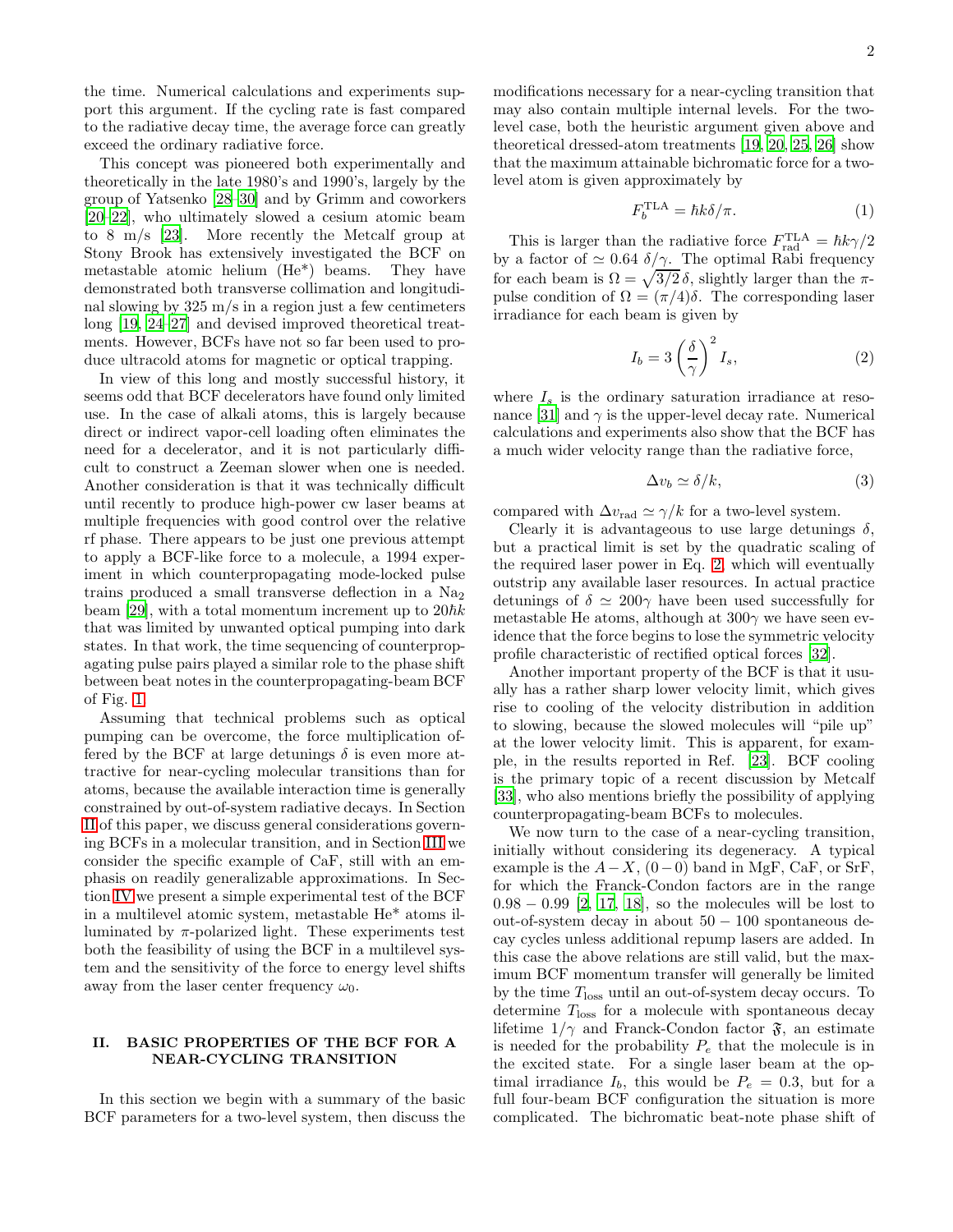

<span id="page-2-0"></span>FIG. 2. (color online). Rotationally closed transition from the  $N''=1$  level of the  $X^2\Sigma^+$ ,  $v''=0$  ground state of CaF to  $J'$ =1/2 in the  $A^2\Pi_{1/2}$ ,  $v'$ =0 state. The corresponding transition in SrF was used for laser cooling in Ref. [\[3](#page-9-15)]. The groundstate fine structure and hyperfine structure give rise to a total of 12  $m_{F'}$  and  $m_{F''}$  levels, not shown. In traditional notation [\[8](#page-9-6)] this is a combination of the near-degenerate  $Q_{12}(0.5)$  and  $P_{11}(1.5)$  branches.

 $\pi/2$  corresponds to the condition that the molecules follow dressed-atom trajectories comprised primarily of the ground-state wave function [\[23,](#page-9-11) [25](#page-9-13)], but the exact value of  $P_e$  will depend on averaging over velocity profiles and laser mode profiles. Here we will assume that  $P_e \approx 1/3$ , near the center of the possible range, and the loss-limited interaction time is given by

<span id="page-2-1"></span>
$$
T_{\text{loss}} = \frac{1}{\gamma P_e (1 - \mathfrak{F})}.
$$
 (4)

The maximum possible velocity decrease from the BCF is given by the smaller of  $\Delta v_b$  from Eq. [3](#page-1-2) and the value obtained if deceleration continues for the full available time  $T<sub>loss</sub>$ ,

<span id="page-2-2"></span>
$$
\Delta v_{\rm loss} = T_{\rm loss} \frac{F_b}{M},\tag{5}
$$

where  $M$  is the mass of the molecule. In the two-level case this simplifies to

$$
\Delta v_{\rm loss}^{\rm TLA} \simeq \frac{3}{\gamma (1 - \mathfrak{F})} \frac{\hbar k \delta}{\pi M}.
$$
 (6)

#### A. Degeneracy and near-degeneracy

In any real molecular transition, the effects of small internal splittings and degeneracies must also be considered, including fine structure (fs) and hyperfine structure (hfs) as well as the magnetic quantum numbers  $m<sub>J</sub>$ 

or  $m_F$ . For example, the CaF and SrF molecules each have nuclear and electronic spins  $I=S=1/2$ , leading to structure such as that shown in Fig. [2](#page-2-0) for CaF. The analogous rotationally closed system in SrF was used in recent demonstrations of Doppler and Sisyphus cooling [\[2,](#page-9-1) [3\]](#page-9-15). In either species, the upper-state hfs is negligibly small, but still gives rise to four near-degenerate  $m_{F'}$  sublevels, and the  $N'' = 1$  lower state has four well-separated hfs levels with a total of 12  $m_F$  sublevels. To achieve Doppler and Sisyphus cooling [\[3\]](#page-9-15), the states are intentionally mixed using a combination of Zeeman mixing and several repumping frequencies that are introduced using electro-optical modulators. A vibrational repumping laser is also used to extend the value of  $T_{\text{loss}}$ . The net effect is to introduce a degeneracy that reduces the twolevel radiative force, because the molecules spend only about 1/7 of their time in the less numerous sublevels of the excited state [\[2](#page-9-1)].

There are two important differences between the BCF case and that of Doppler cooling: First, the large Rabi frequency used for the BCF causes power broadening that can make many or all of the fs and hfs levels nearly resonant, reducing the need for added repumping frequencies. Second, a new problem arises because the transitions between the various sublevels have varying rates that can easily span an order of magnitude [\[18](#page-9-7)], and some will be detuned from exact resonance, so not all of them can simultaneously be driven at the optimal rate for the BCF.

To account for these effects, the results of the preceding section must be modified. The excited-state probability  $P_e$ , previously taken to be  $\approx 1/3$ , is estimated using a weighted degeneracy factor that has the same two-level limit,

<span id="page-2-4"></span>
$$
P_e \approx \frac{g_e/2}{g_e/2 + g_a + g_d}.\tag{7}
$$

Here  $g_e$  is the degeneracy of the excited state,  $g_a$  is the degeneracy of the ground-state levels that are active in the BCF, and  $g_d$  is the degeneracy of "dark" ground state levels that are populated but do not participate in the BCF. There is a certain arbitrariness to the method used for adjusting the excited-state fraction to a slightly non-statistical value, since for a strongly coupled multilevel system, the actual value is determined by systemdependent coherent cycling. We use the  $g_e/2$  weighting because it correctly treats the effects of weakly-coupled dark levels on a system with multiple decoupled two-level cycles, such as the scheme shown in Fig. [3.](#page-4-1) Repumping of these dark levels is discussed in Sec. [II B.](#page-3-0)

For the bichromatic force, the level-averaged cycling rate is reduced if only a fraction of the ground-state levels are active, again requiring a weighted degeneracy factor. An additional "force reduction factor"  $\eta$  is introduced to account for possible further reductions in the BCF due to variations in line strength and frequency shifts from level to level,

<span id="page-2-3"></span>
$$
F_b = \frac{\hbar k \delta}{\pi} \frac{g_e/2 + g_a}{g_e/2 + g_a + g_d} \eta.
$$
 (8)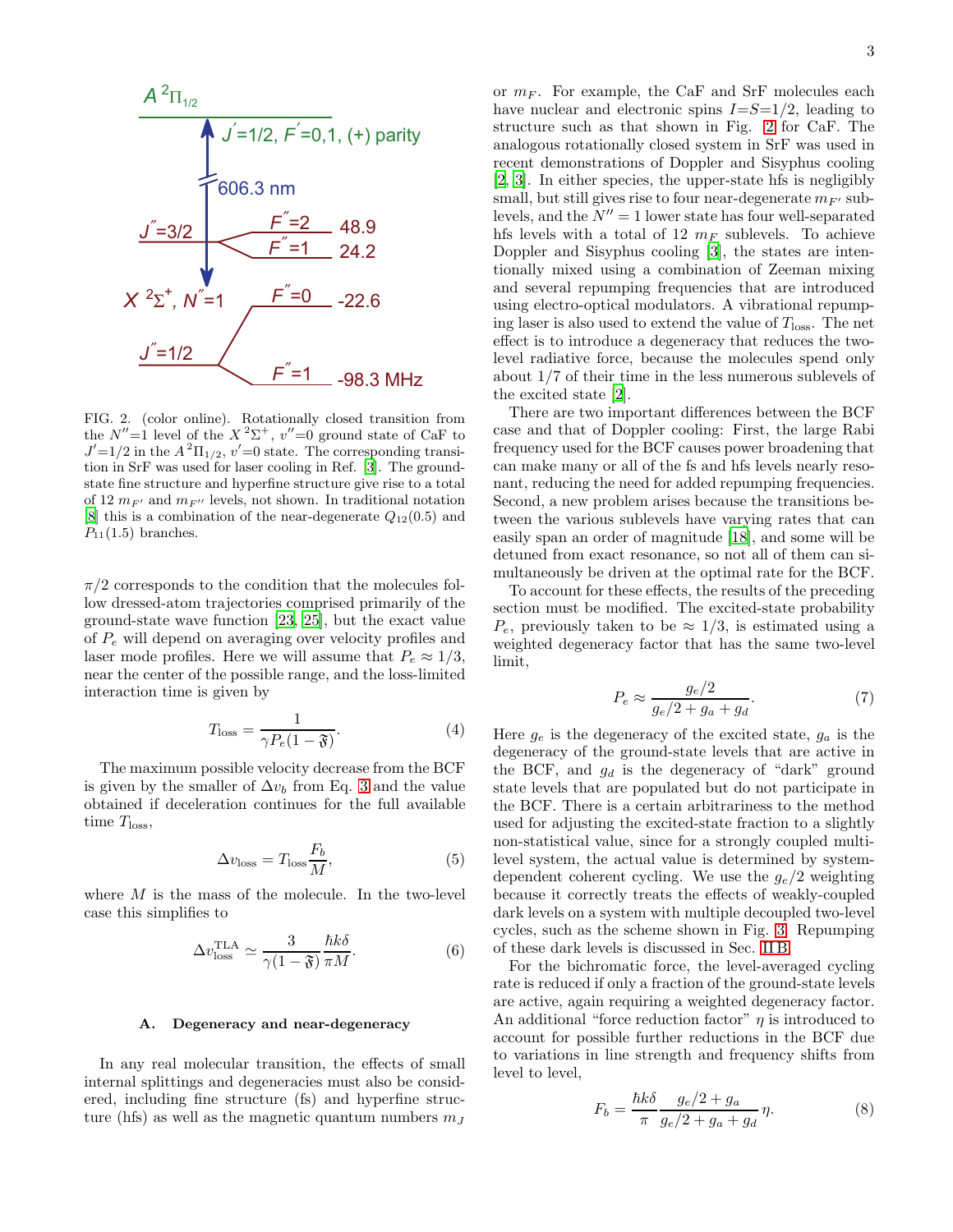The degeneracy factor is again chosen to describe a system with multiple decoupled two-level cycles, and system-dependent deviations due to interference in multilevel coherent cycling are taken to be part of  $\eta$ . The loss time is still given by Eq. [4,](#page-2-1) and the velocity change  $\delta v$  by the smaller of Eqs. [3](#page-1-2) and [5,](#page-2-2) providing that the revised values of  $P_e$  and  $F_b$  are used. The ordinary radiative force is also reduced, although in this case the impact of degeneracies and dark states is purely statistical:

$$
F_{\rm rad} = \frac{\hbar k \gamma}{2} \frac{g_e}{g_e + g_a + g_d}.
$$
 (9)

To deal with the negative impacts of degeneracies and inexact Rabi frequencies, at least three experimental schemes are possible, any of which might be preferable depending on the particular level structure and experimental objectives for a specific molecule:

(1) Ignore the degeneracy, apart from adding a small magnetic field to circumvent optical pumping into coherent dark states, as in Ref. [\[2](#page-9-1)]. A significant average BCF is still be possible, because as long as the bichromatic beat notes are phased properly the resulting force is always positive or zero, never negative, even for grossly incorrect values of the laser frequencies and the Rabi frequency. Assuming the force is applied for many radiative cycles, each molecule will spend some of its time in the sublevels for which the BCF is near-optimal, and every molecule will see the same time-averaged force. A complete quantitative model would require extending the numerical methods of Refs. [\[20,](#page-9-9) [23](#page-9-11), [26\]](#page-10-4) to a multi-level set of optical Bloch equations (OBEs) tailored to each specific system. However, two-level OBE simulations are sufficient to establish the tolerance of the BCF to nonideal configurations. The results of such calculations for non-optimal Rabi frequencies are shown in Fig. 1 of Ref. [\[23\]](#page-9-11) and Fig. 62. of Ref. [\[25\]](#page-9-13), indicating that substantial forces are still produced for variations of up to about 20%. We have used similar numerical modeling to investigate the effects of frequency shifts away from the nominal resonant frequency  $\omega_0$ , an issue that has not previously been studied. Our modeling shows that as the shift increases, the BCF force profile always retains about the same velocity range, but the average force is reduced. Table [I](#page-3-1) shows the calculated force reduction factor  $\eta$  as a function of the shift, measured as a fraction of the bichromatic detuning  $\delta$ . In Section [IV](#page-6-0) we describe an experimental test in metastable atomic helium.

(2) Use brief pulses of the BCF beams with  $\sigma^-$  circular polarization, alternating with optical pumping using  $\sigma^+$ polarization. If the fine and hyperfine structure is not too large, the optical pumping can include all of the fs and hfs levels by use of modulator-induced sidebands as in Ref. [\[2\]](#page-9-1). In this case the population will mainly cycle between extremal  $m_F$  levels, creating a temporary two-level system that is destroyed after several radiative decay cycles. Depending on the degeneracies and decay rates, the BCF beam could be left on for at least a few radiative decay times, followed by optical pumping for perhaps 4-10 de-

<span id="page-3-1"></span>TABLE I. Calculated force reduction factors  $\eta$  for Eq. [8,](#page-2-3) for levels shifted from the laser center frequency  $\omega_0$ . Shifts are tabulated as a fraction of the bichromatic detuning  $\delta$ .

| Fractional Shift |      |
|------------------|------|
|                  | 1.0  |
| 0.1              | 0.76 |
| 0.2              | 0.45 |
| 0.3              | 0.25 |

cay times. Taking this repumping interval into account as a loss in the time-averaged force, values of  $\eta$  in the range of about 0.2-0.6 might be expected.

(3) Circumvent the problem by locating a rotational branch for which the upper and lower levels have similar sublevels and no dark states, such as the  $Q_{11}(0.5)$  branch in CaF shown in Fig. [3.](#page-4-1) Such a transition will generally not be rotationally closed (for example, decay to  $N'' = 2$ can occur in this example), but a rotational repumping laser can plug this hole. In such a case there will generally be several sets of levels that cycle independently in the BCF laser field, although the molecules will randomly switch from one cycle to another when spontaneous decay occurs. This occasional redistribution of  $m_F$  should make little difference to the BCF, and helps to insure that each molecule sees the same time-averaged force. In the example of Fig. [3](#page-4-1) the upper and lower states, each with  $J=1/2$ , have  $F=0$  and  $F=1$  components with no fine structure. For  $\pi$ -polarized light there are four separate pairs of cycling magnetic sublevels, all with the same line strength except for the effects of frequency shifts due to the hyperfine splitting. Here the force reduction factor  $\eta$  is determined mainly by these frequency shifts, and can be estimated from Table [I.](#page-3-1) There will also be degeneracy factors due to the level multiplicities  $g_a$  and  $g_d$ , as in method (1), depending on the level structure and the repumping scheme.

#### <span id="page-3-0"></span>B. Repumping

Although the BCF can serve as a highly effective force multiplier, in most cases it will still be necessary to use repumping lasers to avoid premature loss of the molecules to "dark" states before the deceleration and cooling process is complete. Compared to repumping in conventional radiative laser cooling schemes, the rapid coherent cycling of the BCF transition introduces a few new issues, but also a few new possibilities. Assuming that a weak cw laser is used to repump a dark level to the excited state, the situation is a classic strong-pump, weak-probe scenario, and the repumping rates can be estimated using ordinary incoherent rate equations.

If the repumping laser were on exact resonance to the excited state of the cycling transition, it would be sufficient to use a laser irradiance slightly above the satu-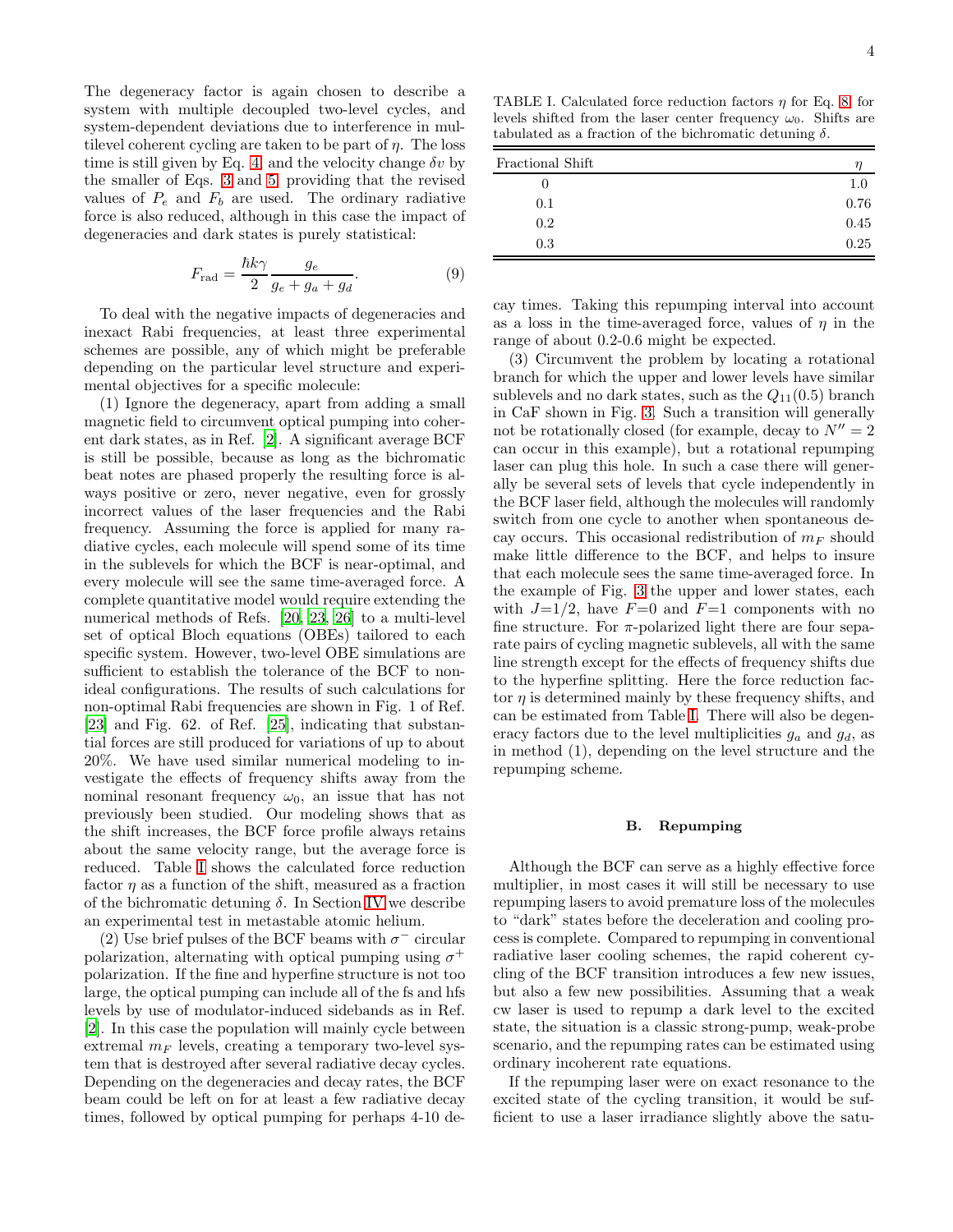

<span id="page-4-1"></span>FIG. 3. (color online). Arrows show the four quasicycling transitions between the  $m_{F}$  and  $m_{F}$  sublevels of the  $Q_{11}(0.5)$  branch in CaF, when illuminated with  $\pi$ -polarized light. All four line strengths are the same. Energies are not drawn to scale. Radiative decay to  $N'' = 2$  is allowed, so a rotational repumping laser tuned 62 GHz to the red is required.

ration irradiance  $I_s$  for the cycling transition, typically just a few tens of mW/cm<sup>2</sup> . This holds true regardless of the strength of the dark-state transition, because if the decay branching fraction to a particular state is  $\alpha$ , the square of the dipole matrix element for the repumping transition scales as  $1/\alpha$ , but the required repumping rate needs only to keep up with the loss rate, introducing a compensating factor of  $\alpha$  in the required irradiance.

For the BCF case, the situation is more complex because of the time-dependent interference of the counterpropagating bichromatic beams, which causes the dressed-atom levels to vary in energy on a distance scale of about  $\lambda/4$  [\[25,](#page-9-13) [30](#page-10-2)]. For a molecular beam velocity of  $\simeq$  100 m/s, this causes time-dependent shifts of the dressed energies on a nanosecond time scale, with a complicated structure that varies inhomogeneously and also evolves with the deceleration of each atom, due to varying Doppler shifts. Although an exact solution would require very detailed numerical modeling of the multilevel optical Bloch equations, a much easier approach is to consider the incoherent excitation rate to a state whose effective linewidth is given by the energy range spanned by the dressed energy levels. This is a good approximation so long as the time scale of the energy shifts is much faster than the required repumping rates. The resulting effective linewidth is slightly less than  $\delta$ , depending on the BCF Rabi frequency, as can be seen by examining the dressed energy levels in Fig. 6.4 of Ref. [\[25](#page-9-13)] or Fig. 3 of Ref. [\[30\]](#page-10-2). It should be noted that when the diabatic dressed-state energies change by more than  $\delta$  on these plots, this corresponds to emission or absorption of a photon, while the actual atomic energy remains within the range  $(-\delta/2, \delta/2)$ .

This effective linewidth is actually rather convenient because it is typically sufficient to span all of the fs and hfs sublevels of a given rovibrational transition, making it unnecessary to use modulators to produce multiple repumping frequencies tuned to each sublevel. On the other hand, the irradiance required for repumping scales with the linewidth, and thus is increased from  $I_s$  by a factor of approximately  $\delta/\gamma$ . Because this scaling is only linear with  $\delta$  rather than quadratic as for the main BCF beams, the laser requirements will typically still be modest, on the scale of several hundred  $mW/cm^2$ , requiring only several mW to produce a mm-size beam.

Up to this point, we have assumed that all of the ground-state quantum levels, both active and dark, are statistically equilibrated by incoherent radiation and repumping. This is actually something of a worst-case assumption, since the coherently cycling dressed-atom levels offer opportunities for more subtle manipulation of the populations. A well-chosen repumping frequency might in principle be used to select a dressed excited state that has little pre-existing population, although this particular method for one-way repumping would be likely to wash out when averaging over atoms. More interesting is the prospect of a coherent repumping scheme that is synchronized to the bichromatic beat note frequency, either by the use of pulse trains with rf repetition frequencies or multi-color excitation. Such a scheme might selectively populate dressed-atom states with a consistent phase, enhancing the BCF while producing a non-equilibrium population distribution. A systematic investigation of such schemes will require very careful nanosecond-scale modeling of the full OBEs, which we hope can be conducted in the future.

## <span id="page-4-0"></span>III. APPLICATION TO CALCIUM MONOFLUORIDE

The CaF molecule makes a good test case for several reasons. As noted in the Introduction, its spectrum has been extensively studied. Its large molecule-fixed dipole moment of 3.07 Debye [\[34\]](#page-10-8) and its small rotational con-stant of 0.3437 cm<sup>-1</sup> [\[35](#page-10-9)] make it attractive for studies of dipolar interactions in applied external fields, although like many polar molecules, CaF has a  $\Lambda=0$  ground state and thus has a linear Stark effect only when the external field is large enough to induce rotational mixing. CaF has recently been used to demonstrate a buffer-gas cooled beam [\[36](#page-10-10)] and a scheme for alternate-gradient focusing [\[37\]](#page-10-11). The Rydberg states of CaF are of special interest because of the effects of the very large dipole moment of the  $CaF^+$  core, 8.9 D relative to the center of mass [\[11\]](#page-9-16). Finally, its accessible ionization energy (IE) of 46796.4 cm<sup>−</sup><sup>1</sup> facilitates resonant multiphoton ionization (REMPI) and the excitation of high Rydberg states.

Most important, CaF is also an excellent candidate for tests of BCF slowing and cooling. Relative to SrF, the CaF molecule has about half the mass, making it easier to slow, and its fine structure is smaller [\[35](#page-10-9)], making it easier to achieve a bichromatic detuning  $\delta$  larger than the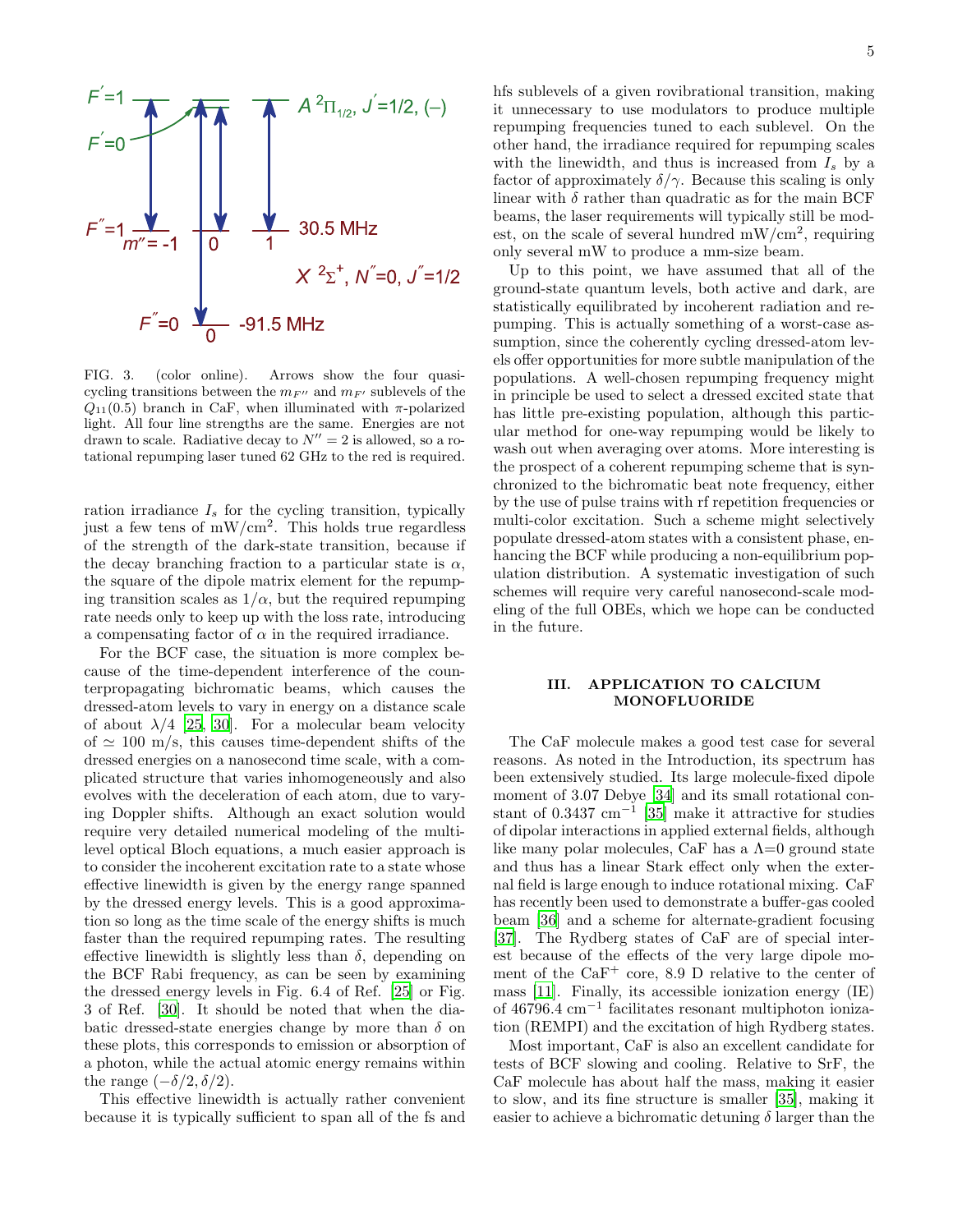fs and hfs level spacings. Either of the two near-cycling  $A - X$ , (0-0) transitions introduced in Figs. [2](#page-2-0) and [3](#page-4-1) could be used. Here we consider the example of Fig. [3,](#page-4-1) the  $Q_{11}(0.5)$  branch at 606.3 nm, which has four essentially independent stimulated cycling transitions and corresponds to scheme (3) above. Because 1/3 of the spontaneous decays occur to  $N'' = 2$ , a rotational repumping laser is necessary. Vibrationally the (0-0) band has a Franck-Condon factor of about 0.987 [\[17](#page-9-14), [18\]](#page-9-7) that is even higher than for the analogous  $A - X$  system of SrF. Nevertheless, for very large momentum transfers a vibrational repumping laser will be necessary on the (0-1) band at 628.5 nm, which should reduce the loss rate by at least a factor of 50 [\[3\]](#page-9-15). No complications are expected from coherences between the four separate cycles in Fig. [3,](#page-4-1) because when spontaneous decay events occasionally transfer molecules from one cycle to another, they randomly reset the phase. Thus the sample is effectively divided into four sub-samples that each experience a BCF, although it will be slightly smaller for  $F''=0$  because of the 122 MHz hfs shift relative to  $F''=1$ . In Section [IV](#page-6-0) we experimentally evaluate a similar level scheme using an atomic helium beam.

A well-collimated and relatively slow beam source will be needed if the BCF is to provide deceleration sufficient for loading a cold molecule trap. Fortunately, intense and rotationally cold beams are possible with laser ablation sources, and laser-induced fluorescence has been used successfully by several groups to detect and characterize molecular beams of CaF. At ordinary thermal temperatures, an intense supersonic beam can be formed by methods such as that of Ref. [\[18\]](#page-9-7), in which a pulsed jet of argon and  $SF_6$  is placed close to a calcium laser ablation target, yielding a pulsed jet with a rotational temperature of just 3 K. To obtain lower common-mode velocities, the buffer-gas cooling method has been employed successfully both for CaF [\[36\]](#page-10-10) and SrF [\[38\]](#page-10-12), and can provide bright beams with velocities of about 140 m/s. If a bichromatic detuning of  $\delta/2\pi=250$  MHz is used, Eq. [3](#page-1-2) predicts a velocity range  $\Delta v_b = 150$  m/s that would permit slowing all the way to zero velocity.

In table [II](#page-5-0) we list representative parameters based on recent measurements of the  $A$  state lifetime and the  $% \mathcal{A}$  $Q_{11}(0.5)$  saturation irradiance  $(I_s = 22.2 \text{ mW/cm}^2)$  obtained using laser-induced fluorescence [\[18](#page-9-7)]. In keeping with the above discussion, we assume a bichromatic detuning of 250 MHz, or  $\delta = 30.2 \gamma$ . The excited-state probability  $P_e$  is taken from Eq. [7](#page-2-4) using  $q_e=4$ ,  $q_a=4$ , and  $g_d$ =13, based on the 13 dark sublevels of the  $N''=2$  state. The force reduction factor  $\eta$  due to repumping is taken to be 0.78, based on an optimal BCF for the three  $F''=1$  levels and a very inefficient BCF for the detuned  $F''=0$  level. The estimated laser irradiance requirement of 60  $\rm W/cm^2$ for each of the four BCF beam components (two beams, each with two colors) is well within the range that can be obtained with a single cw dye laser using a beam diameter of about 0.5 mm. A factor of two is gained because the counterpropagating beam can be obtained by simple

<span id="page-5-0"></span>TABLE II. Representative BCF parameters for CaF, assuming no vibrational repumping,  $P_e = 2/19$ ,  $\eta = 0.78$ , and a degeneracy factor of 6/19 in Eq. [8.](#page-2-3) With vibrational repumping,  $T_{\text{loss}}$  would increase to ≈ 350  $\mu$ s and  $\Delta v_{\text{loss}}$  would exceed  $\Delta v_b$ , although the forces  $F_b$  and  $F_{rad}$  would be reduced by nearly a factor of two due to the additional degeneracy of 17 dark states with  $v''=1$ .

| Parameter                   | Symbol                | Value                           |
|-----------------------------|-----------------------|---------------------------------|
| Bichromatic detuning        | $\delta/2\pi$         | $250$ MHz                       |
| Deceleration                | $\alpha$              | $1.4 \times 10^6 \text{ m/s}^2$ |
| Bichromatic velocity range  | $\Delta v_b$          | $150 \text{ m/s}$               |
| Loss time                   | $T_{\rm loss}$        | 14 $\mu$ s                      |
| Loss-limited velocity range | $\Delta v_{\rm loss}$ | $19.4 \text{ m/s}$              |
| Optimal irradiance          | $I_h$                 | $60 \text{ W/cm}^2$             |
| Ratio of BCF to rad. force  | $F_b$ : $F_{rad}$     | 12.4                            |
|                             |                       |                                 |

reflection of the copropagating beam on a mirror spaced 7.5 cm from the molecular beam. At this spacing, the optical propagation delay produces the required  $\pi/2$  phase shift between the bichromatic beat notes in the forward and reverse-directed beams. It would also be possible to work with larger beams or larger bichromatic detunings by using multiple reflections between a pair of off-center mirrors separated by 30 cm, which would again maintain the bichromatic beat note phasing.

In this example the velocity change is constrained to just 19.4 m/s due to vibrational loss to  $v''=1$ . However, the introduction of a vibrational repumping laser would remedy this by increasing  $\Delta v_{\rm loss}$  to 250 m/s, larger than the full bichromatic velocity range  $\Delta v_b$ . This would also allow for significant longitudinal cooling if the velocity range were chosen with a lower limit at a small non-zero value, since there would be time enough for atoms to accumulate at the lower velocity limit of the range.

There is an additional loss mechanism that has so far not been taken into account, the possibility of offresonant excitation into the wrong rotational branch caused by the intense BCF beams. In this example the largest such contribution arises for molecules that have radiatively decayed to the  $N''=2$ , level, which can be excited on the  $R_{12}(3/2)$  branch by the BCF beams before they are repumped to  $N''=1$ . This transition is offresonant by 20.4 GHz, or about 2500  $\gamma$ . Because this greatly exceeds the Rabi frequency, the estimated transition rate is small, roughly 3000/s based on a simple rateequation estimate, and still allows for the full bichromatic slowing time  $T<sub>b</sub>$ . However, in other molecules this would not always be the case, and losses to off-resonant excitation must always be considered carefully as a possible limiting factor in BCF deceleration and cooling.

Another effect of off-resonant transitions is that they lead to ac Stark shifts that vary from level to level, shifting the transitions used for the BCF from their optimal values. Because the BCF is robust against small frequency shifts this should be insignificant in most cases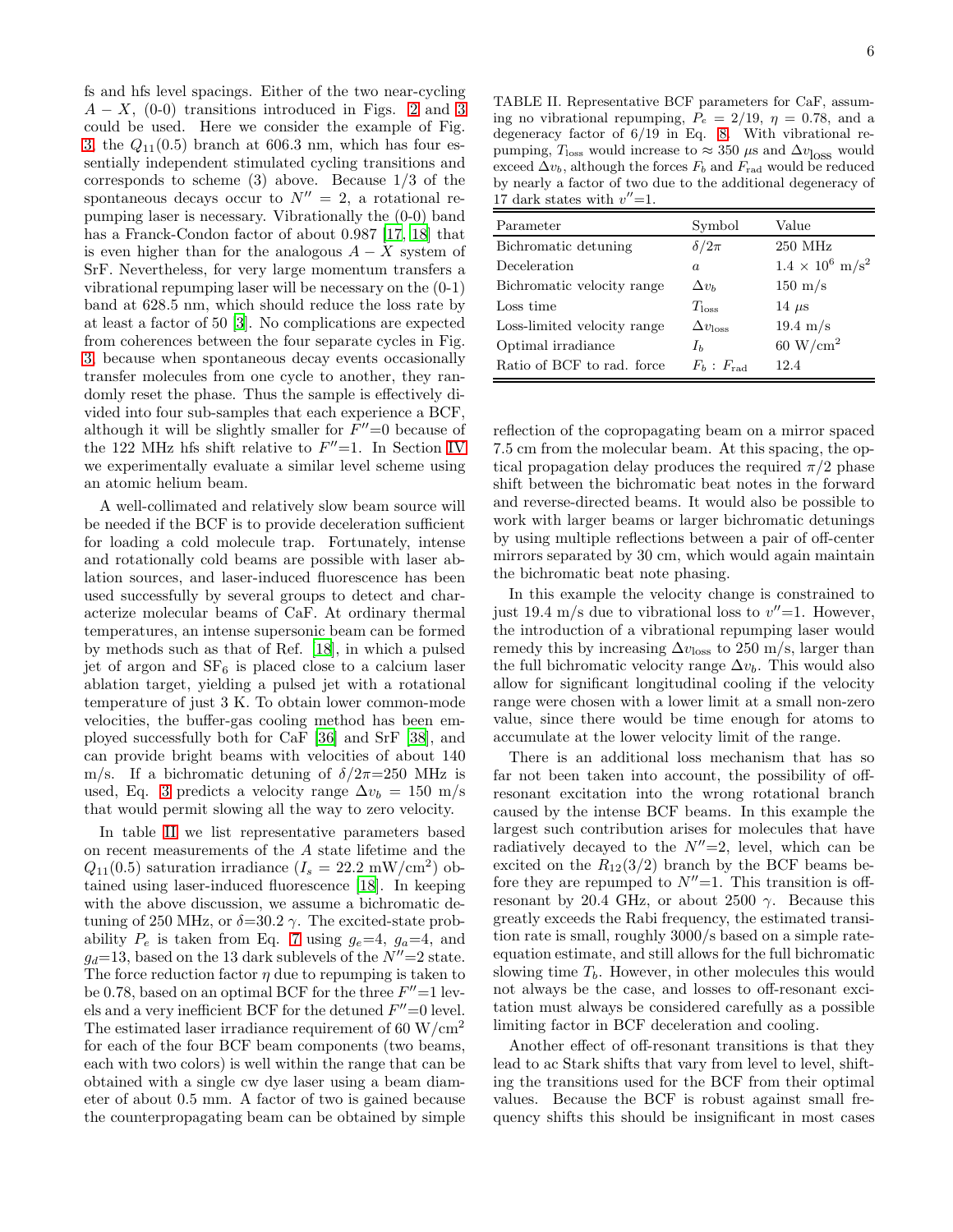— for CaF, the estimated shifts are just a few MHz. A particularly stringent test occurs in He<sup>\*</sup>, where the  $2P_2$ level is close enough to the  $2 P_1$  level to cause large shifts, as we discuss in Section [IV.](#page-6-0)

So far we have considered only longitudinal slowing and cooling. In some cases, only transverse deflection or focusing is needed, and this is a far easier to achieve. For transverse deflection, an interaction length of 5 mm along a supersonic CaF beam gives an interaction time of 10  $\mu$ s at 500 m/s, somewhat less than the estimated time  $T_{\text{loss}}$  for radiative loss to (0-1) transitions if there is no vibrational repumping laser. The resulting transverse velocity increment of 14 m/s corresponds to a deflection angle of 28 mrad, more than adequate to achieve separation from the original beam. The momentum transfer of about 1200  $\hbar k$  would considerably exceed all previous results for molecular deflection by optical forces: 1  $\hbar k$ and 20  $\hbar k$  for Na<sub>2</sub> [\[29,](#page-10-3) [39\]](#page-10-13), and most recently, 150  $\hbar k$  for SrF [\[2\]](#page-9-1).

An interesting variation on the transverse deflector would be to use transform-limited microsecond or nanosecond pulses for a "one-shot" deflector, operating for only a single radiative lifetime so that no cycling transition is needed. This could be accomplished using very large detunings and high pulse irradiances, which are limited only by the onset of ionization of the molecules. Based on recent atomic helium studies, detunings up to at least 200  $\gamma$  (1.65 GHz for CaF) could be expected to produce useful BCFs. This scheme could provide stateselective deflection for nearly any molecule with accessible transitions.

### <span id="page-6-0"></span>IV. EXPERIMENTAL TESTS IN ATOMIC HELIUM

## A. Atomic helium as an experimental analog to CaF

As discussed in Sections [II](#page-1-0) and [III,](#page-4-0) one major departure of the BCF for a realistic molecular transition from the two-level atomic model is the simultaneous cycling of several  $m<sub>J</sub>$  or  $m<sub>F</sub>$  levels. This occurs both in schemes (1) and (3) of Section [II.](#page-1-0) Here we experimentally evaluate this scenario using the 1083 nm  $2^3S_1 \leftrightarrow 2^3P_2$  transition in metastable helium (He\*). The usual BCF scheme for  $He^*$  cycles the  $(1,2)$  component of this transition by the use of  $\sigma^+$  circularly-polarized light [\[19,](#page-9-8) [24](#page-9-12)], where the notation (1,2) is used to denote  $m=1 \leftrightarrow m'=2$ . The usual arrangement has the advantages of providing the largest possible transition strength as well as providing a near-perfect two-level atom due to the absence of hyperfine structure. If instead the bichromatic slowing beams are linearly polarized ( $\pi$  polarization), then the  $(-1,-1)$ ,  $(0,0)$  and  $(1,1)$  components will all be driven simultaneously as shown in Fig. [4.](#page-6-1) This configuration is rather similar to the  $Q_{11}(0.5)$  transition in CaF, shown in Fig. [3.](#page-4-1) Although the overall  $2^3S_1 \leftrightarrow 2^3P_{J'}$  system is closed, an



<span id="page-6-1"></span>FIG. 4. (color online). (a) Relevant energy levels in metastable helium, showing the two BCF frequency components and an off-resonant coupling to the  $2^{3}P_{1}$  state, discussed in the text. The distant  $J' = 0$  fine-structure level plays no significant role and is not shown. (b) Zeeman sublevels, with vertical solid arrows indicating allowed transitions for  $\pi$ -polarized light, labeled with their relative transition strengths [\[31\]](#page-10-5). The vertical dashed lines indicate transitions giving rise to off-resonant excitation and ac Stark shifts, and the angled dashed line indicates is the transition excited by  $\sigma^+$  polarization in the conventional BCF configuation for He\*.

added complication in helium is that there is strong offresonant coupling to the  $2^{3}P_{1}$  fine-structure level, providing a good opportunity to test the effects of an offresonant level in a situation where it does not lead directly to permanent population loss. Here we study this configuration using a very large bichromatic detuning of  $\delta/2\pi = 300$  MHz, corresponding to nearly 200 natural linewidths.

The optical power requirements inevitably increase when moving from a two-level to a multi-level scheme. Here we simultaneously drive three transitions, two optimally and one slightly more strongly than optimally. Specifically, the irradiance is chosen such that the optimal Rabi frequency criterion  $\Omega_R = \sqrt{3/2} \delta$  [\[24\]](#page-9-12) holds for the  $(-1,-1)$  and  $(1,1)$  components. This requires exactly twice the irradiance needed to drive the (1,2) component using  $\sigma^+$ -polarized light, or about 68 W/cm<sup>2</sup> for  $\delta/2\pi = 300$  MHz. The (0,0) transition will then experience  $\Omega_R = \sqrt{2}\delta$  in the center of BCF laser beams, too high by about 15%. In practice, the BCF must be averaged over the Gaussian laser beam profile. Based on measurements of the laser power dependence when using  $\sigma^+$  polarization, we estimate that the spatially averaged BCF is reduced only by about 5% when the peak irradiance is too high by 15%.

As already mentioned, another important consideration is the effect of off-resonant coupling to the  $2^{3}P_{1}$ fine-structure level, which lies 2.29 GHz above the target  $2^{3}P_{2}$  state. While the  $(0,0)$  component of this transition is forbidden, the  $(1,1)$  and  $(-1,-1)$  transitions are allowed, as denoted by the vertical dashed arrows in Fig [4,](#page-6-1) with the same line strengths as for the equivalent componetns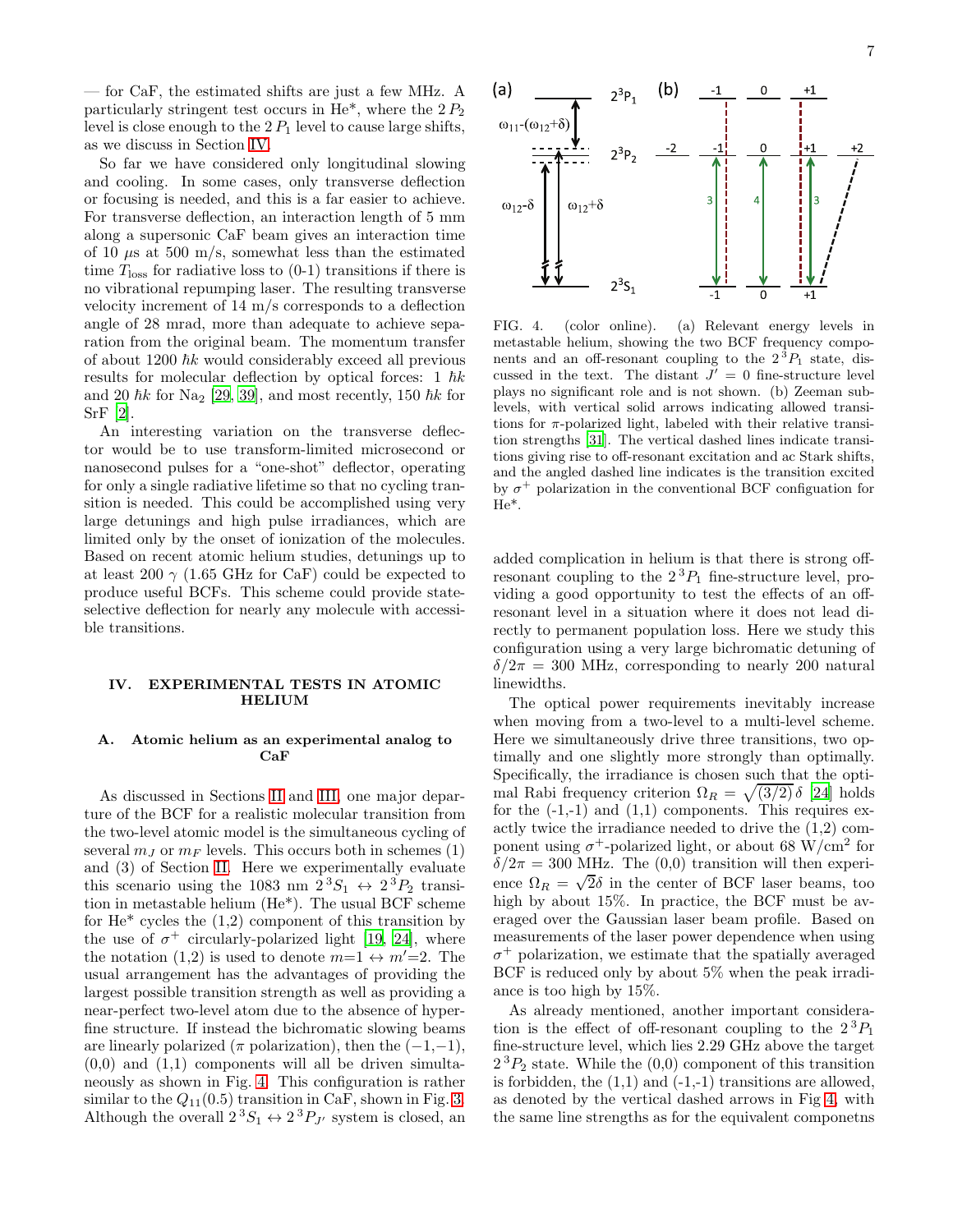of the  $2^{3}S_{1} - 2^{3}P_{1}$  transition. This does not cause loss, since  $2^{3}P_{1}$  decays radiatively back to  $2^{3}S_{1}$ , but it can cause two other issues:

(1) If the laser power is sufficiently high, the offresonant transition rate can be significant. This rate is still much slower than the cycling rate for the target transition, and it should be incoherent, so it is not expected to directly interfere with the BCF. However, if it is comparable to the spontaneous decay rate  $\gamma = 10^7 \text{/s}$ , it will result in substantial populations in the two coupled sublevels  $m' = \pm 1$  of the  $2^{3}P_{1}$  state, which do not participate in the BCF. In the present case we estimate an excitation rate of  $0.027\gamma$ , too small to cause any observable force reduction.

(2) There can be significant level-dependent ac Stark shifts, in this case for the  $2^3S_1$ ,  $m = \pm 1$  levels, which shift the bichromatic detunings from  $\pm \delta$  into an asymmetric configuration. These ac Stark shifts can be written as

$$
\Delta\omega_{\rm ac} = \frac{\Omega_{m,m'}}{2\Delta^2},\tag{10}
$$

where  $\Omega_{m,m'}$  is the Rabi frequency for the  $(m, m')$  component of the  $2^{3}S_{1} - 2^{3}P_{2}$  transition, and  $\Delta$  is the detuning from  $2^{3}P_1$ , approximately  $\Delta = (2.29 \text{ GHz}) \times 2\pi$  $\pm \delta$  for the BCF frequency components at  $\mp \delta$ . The Stark shifts are time-dependent on a nanosecond scale due to the interference of the bichromatic beams, much as for the repumping of molecular transitions discussed in Section [II B.](#page-3-0) The time-averaged shift is  $\Delta \omega_{ac}/2\pi =$  $-120$  MHz for  $m = \pm 1$ . This is more than 1/3 of the bichromatic detuning  $\delta$ , and using Table [I,](#page-3-1) it leads to a force reduction factor of  $\eta \simeq 0.2$ . However, the  $m = 0$  sublevel is nearly unaffected, since it is shifted only by interaction with the distant  $2^{3}P_{0}$  level, detuned by  $\Delta/2\pi \approx 32$  GHz.

Taking all of these effects into account and averaging over the three m sublevels of the  $2<sup>3</sup>S<sub>1</sub>$  state, we estimate that that the effective bichromatic force should be  $F_{\text{eff}} \approx 0.45 F_b$ , where  $F_b$  is the ordinary BCF for  $\sigma^+$  polarization. While this loss of force is significant, the interaction time of the atoms with the BCF beams is about 26  $\mu$ s, about 5.6 times the bichromatic slowing time  $T_b$ for  $\sigma^+$  light. This is sufficient to slow the atoms through the full BCF velocity range even with the reduced force, so we predict little effect on the observed velocity profiles.

#### B. Experimental design

A diagram of the experimental apparatus is shown in Fig. [5.](#page-8-0) The metastable helium source is a reversepumped, liquid nitrogen cooled dc discharge source designed by Kawanaka et. al. [\[40\]](#page-10-14) as modified by the group of Niehaus [\[41\]](#page-10-15), with additional external modifications to permit installation in an existing vacuum chamber. The metastable atom flux from the source is about  $10^{11}$  He<sup>\*</sup>

atoms/sr·s with a most probable velocity of approximately 1050 m/s and a metastable fraction of roughly  $5 \times 10^{-5}$  [\[31](#page-10-5)]. The atom beam passes from the source chamber through a 500  $\mu$ m diameter skimmer aperture into a time-of-flight chamber in which it is collimated by a 70  $\mu$ m diameter collimating aperture before being mechanically chopped by a tuning fork chopper operating at 160 Hz with a 100  $\mu$ m slit width. The resulting chopped atom beam, with a divergence half-angle of 4.1 mrad, travels through the counterpropagating BCF decelerator lasers for a few cm. After an additional timeof-flight path, the chopped beam impinges on a stainless steel Faraday cup. Electrons ejected from the surface by He\* atom impacts are collected and detected by a Ceratron continuous dynode electron multiplier, and the He\* velocity distribution is then calculated from the time of flight spectra.

The bichromatic decelerator beams are generated from a single diode laser locked to the  $2^3S_1 - 2^3P_2$  transition at 1083.3 nm using a saturated absorption spectrometer. The laser at frequency  $\omega_{12}$  (see Fig. [4\)](#page-6-1) is double-passed through an acousto-optic modulator (AOM) operating at the bichromatic detuning frequency  $\delta/2\pi = 300$  MHz producing two superimposed frequencies at  $\omega_{12} \pm \delta$  and then coupled into a fiber laser amplifier with a singlemode output of up to 7 W cw. The amplified beatnote train is split into equal parts and Doppler frequency shifts of  $\pm kv/2\pi = \pm 800$  MHz are added using additional AOMs to center the bichromatic force at about 866 m/s. An optical delay line is used to set the relative phase between the two bichromatic beat note trains to the optimal  $\phi = \pi/2$  [\[23\]](#page-9-11). The bichromatic beams enter the chamber linearly polarized, pass through optional quarter-wave retarders to produce  $\sigma^+$  light when required, and cross the helium atomic beam at an angle of about 1°. The beams are tightly focused to waists with top-hat radii of  $0.32$  mm to provide the required irradiance without exceeding the capabilities of the amplifier, resulting in an overlap with the atomic beam about 3.1 cm long but with a transverse overlap of only about 20%.

Initially the bichromatic slowing parameters were optimized using  $\sigma^+$  light and time-of-flight profiles were acquired, then the in vacuo 1/4 wave retarders were removed and the experiment was repeated with  $\pi$  polarization at twice the irradiance, under otherwise identical conditions. Finally, the retarders were replaced and the σ <sup>+</sup> experiment was run a second time to verify reproducibility of the results.

### C. Experimental results

The resulting velocity distributions of the metastable helium atoms are shown in Fig. [6.](#page-8-1) Because only 20% of the beam area overlapped the central full-power region of the Gaussian laser profile, the changes due to the BCF are limited in amplitude. In both experimental configu-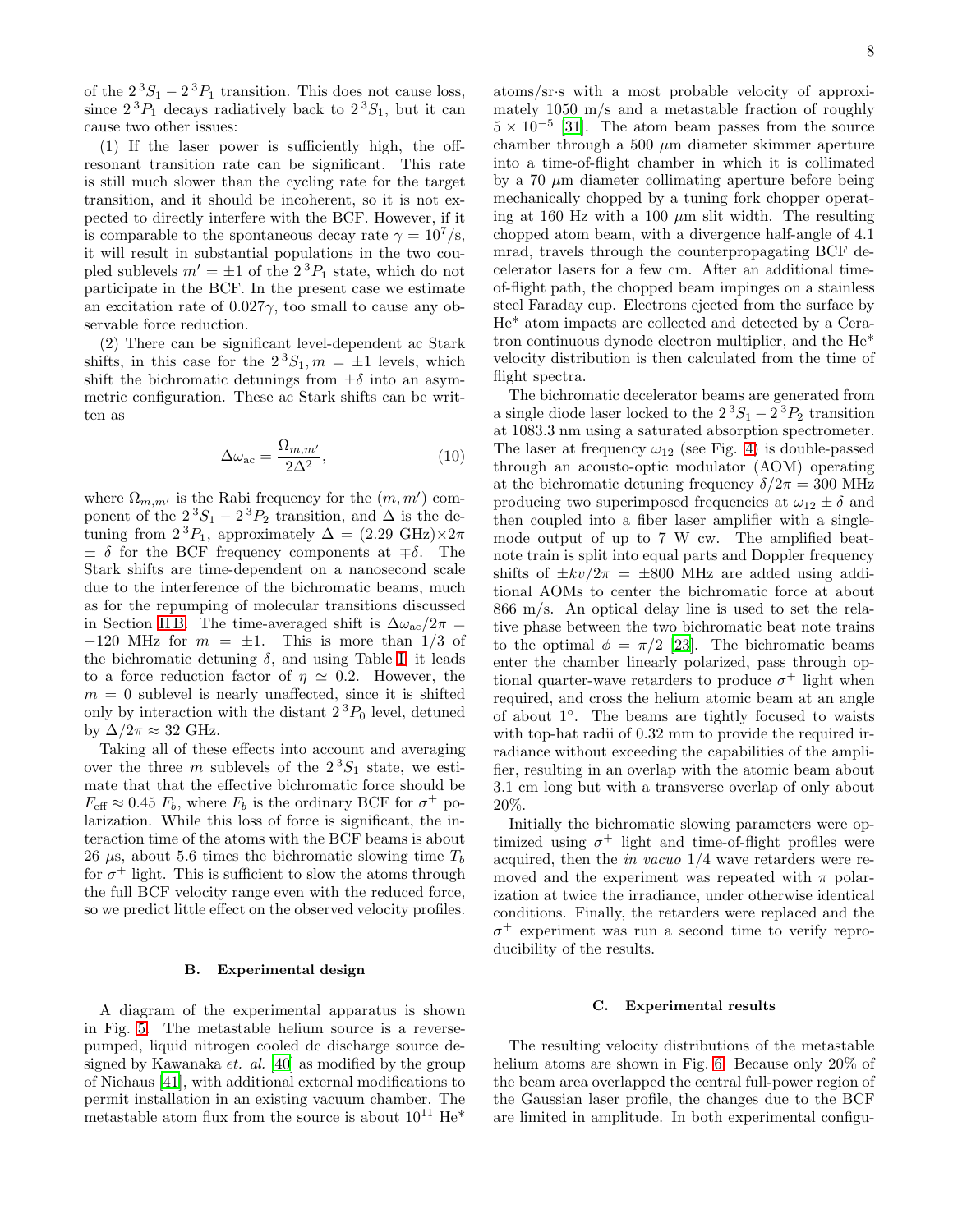

<span id="page-8-0"></span>FIG. 5. (color online). Experimental configuration for observing the BCF in atomic He with  $\sigma^+$ - and  $\pi$ -polarized light. The  $\lambda/4$  retarders inside the vacuum chamber are removed to produce  $\pi$  polarization. Polarizing beamsplitter cubes are denoted by PBC, and a beamsplitter by BS.



<span id="page-8-2"></span>TABLE III. Measured BCF depletion percentages, as a function of the frequency shift of  $\omega_0$  from exact atomic resonance. Shifts are measured as a fraction of the bichromatic detuning δ. Because the interaction length for this measurement was 3-4 times the BCF slowing distance, little effect is expected until the force is reduced by a corresponding factor.

| Fractional Shift | Depletion $(\%)$ |
|------------------|------------------|
|                  | 35               |
| 0.1              | 30               |
| 0.2              | 27               |
| 0.3              | 29               |
| 0.4              | 16               |

<span id="page-8-1"></span>FIG. 6. (color online). Comparison of bichromatic slowing of metastable helium using  $\sigma^+$  polarization (top) and  $\pi$  polarization at twice the laser irradiance (bottom). Effects of the BCF are observed between about 700 and 1050 m/s, but are confined to about 20% of the atoms within the BCF velocity range, because of limited transverse overlap with the tightly focused lasers. The additional shifts in the velocity profile at 1050-1300 m/s are not bichromatic in nature — they arise from the strongly saturated force from one of the four component beams acting alone, producing small shifts for a large number of atoms.

rations, a corresponding fraction of the atoms are slowed by an average of  $\Delta v \cong 180$  m/s. This corresponds to an average slowing of  $100\gamma \approx \delta/2k$ , about  $1/2$  the full velocity range of the bichromatic force [\[24](#page-9-12)], as expected. The total atom number in both cases is preserved to better than 1%. Comparison of the velocity distributions in parts (a) and (b) of Fig. [6](#page-8-1) shows that the effects of the

BCF are quite similar for  $\sigma^+$  and  $\pi$  polarization, verifying our expectations. Although we cannot accurately measure the force reduction for the  $\pi$ -polarized case, we can say with assurance that it is by no more than a factor of 3 − 4. This demonstration confirms that the bichromatic force can successfully be used in slowing atoms with more than one cycling transition.

In a separate variation of the experiment, we have also specifically tested the effects of frequency shifts in the pure two-level configuration, using an arrangement slightly different from Fig. [6.](#page-8-1) For this measurement a small bichromatic detuning  $\delta = \pm 100$  MHz was used so that the fiber amplifier could be omitted. The bichromatic slowing parameters were experimentally optimized with  $\sigma^+$  light, and then the laser center frequency  $\omega_0$  was offset by using an AOM in each of the two-color beams. We characterized the efficiency of BCF slowing by measuring the depletion dip in the velocity profile, at the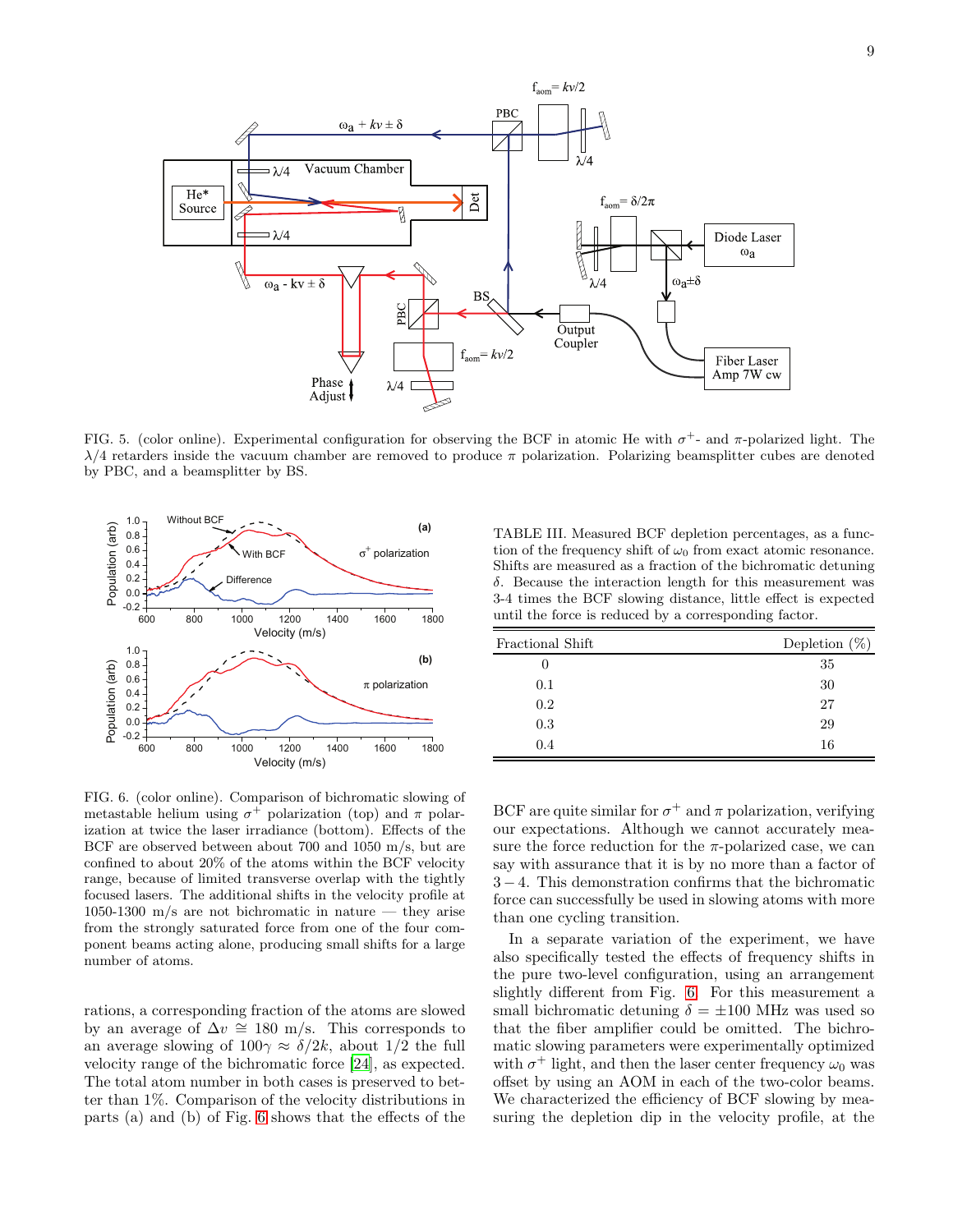velocity that corresponding to the minimum of the dip for zero shift. Table [III](#page-8-2) shows the results, which show only minor effects until the shift reaches 0.4  $\delta$ . This is consistent with the calculated force reduction factors  $\eta$ in Table [I,](#page-3-1) because the interaction length was about 3-4 times the BCF slowing distance, meaning that the velocity profiles should not be much affected until the force is reduced by a factor of 3-4. Table [I](#page-3-1) indicates that this should occur for shifts exceeding about 0.3  $\delta$ , where a sudden decline in the depletion dip is indeed observed. The most important aspect of this test, though, is not the onset of the decline so much as the demonstration that for shifts below 0.3  $\delta$  the BCF works well. This explicitly verifyies our expectation that the BCF will be robust against small molecular frequency splittings.

### V. SUMMARY

It appears practical to use the BCF to obtain orderof-magnitude enhancements over the radiative force on diatomic molecules. The necessary conditions are that ample laser power is available, that the small-scale spectroscopic structure due to fine and hyperfine structure is not excessively complex, and that the rotational branch selected for BCF excitation is well-isolated from other branches involving the same upper and lower levels. Specific calculations for the  $A - X$  transition in CaF show considerable promise for BCF deceleration and cooling on the  $Q_{11}$  branch of the (0-0) band, including the abil-

- <span id="page-9-0"></span>[1] L. D. Carr, D. DeMille, R. V. Krems, and J. Ye, New J. Phys. 11, 055049 (2009).
- <span id="page-9-1"></span>[2] E. S. Shuman, J. F. Barry, D. R. Glenn, and D. DeMille, Phys. Rev. Lett. 103, 223001 (2009).
- <span id="page-9-15"></span>[3] E. S. Shuman, J.F. Barry, and D. DeMille, Nature  $467$ , 820 (2010).
- <span id="page-9-2"></span>[4] D. DeMille, private communication.
- <span id="page-9-3"></span>[5] M. D. Di Rosa, Eur. Phys. J. D **31**, 295 (2004).
- <span id="page-9-4"></span>[6] B. K. Stuhl, B. C. Sawyer, D. Wang, and J. Ye, Phys. Rev. Lett. 101, 243002 (2008).
- <span id="page-9-5"></span>[7] R. V. Krems, W. C. Stwalley, and B. Friedrich, eds., *Cold Molecules: Theory, Experiment, Applications*, CRC Press, Atlanta, 2009.
- <span id="page-9-6"></span>[8] R. W. Field, D. O. Harris, and T. Tanaka, J. Mol. Spect. 57, 107 (1975).
- [9] P. F. Bernath and R. W. Field, J. Mol. Spectrosc. 82, 339 (1980).
- [10] J.M. Berg, J.E. Murphy, N.A. Harris, and R.W. Field, Phys. Rev. A 48, 3012 (1993).
- <span id="page-9-16"></span>[11] C. M. Gittins, N. A. Harris, M. Hui, and R. W. Field, Can. J. Phys. 79, 247 (2001).
- [12] J. J. Kay, D. S. Byun, J. O. Clevenger, X. Jiang, V. S. Petrovic, R. Seiler, J. R. Barchi, A. J. Merer, and R. W. Field, Can. J. Chem. 82, 791 (2004).
- [13] R. W. Field, C. M. Gittins, N. A. Harris, and Ch. Jungen, J. Chem. Phys. 122, 184314 (2005).
- [14] J. J. Kay, S. L. Coy, V. S. Petrović, B. M. Wong, and R.

ity to decelerate an initially cryogenic beam to a stop if a vibrational repumping laser is used. Operation with faster initial velocities may be possible by incorporating refinements such as properly phased multipass beams and coherent repumping. We demonstrate with an atomic helium experiment that the BCF is not greatly impacted by the presence of multiple, simultaneously-cycling transitions, by using  $\pi$ -polarized light to simultaneously drive three magnetic sublevels of the  $2^{3}P_{2}-2^{3}S_{1}$  transition. In this example a substantial BCF is obtained even in the presence of strong off-resonant coupling to the nearby  $2^{3}P_{1}$  state, which produces large level-dependent frequency shifts.

We also remark that the conditions for significant transverse deflection and cooling are much less stringent than for longitudinal deceleration, and the BCF has considerable promise as a method for producing stateselected molecular beams by deflection using long-pulsed lasers, even for transitions that are not close to meeting the near-cycling condition.

### ACKNOWLEDGMENTS

We thank David DeMille, John Barry, and Edward Shuman for several helpful discussions. Financial support was provided by the University of Connecticut Research Foundation, the National Science Foundation, and the Air Force Office of Scientific Research (MURI FA9550-09-1-0588).

W. Field, J. Chem. Phys. 128, 194301 (2008).

- [15] V. S. Petrović, J. J. Kay, S. L. Coy, and R. W. Field, J. Chem. Phys. 131, 064301 (2009).
- [16] J. J. Kay, S. L. Coy, B. M. Wong, Ch. Jungen, and R. W. Field, J. Chem. Phys. 134, 114313 (2011).
- <span id="page-9-14"></span>[17] M. Pelegrini, C. S. Vivacqua, O. Roberto-Neto, F. R. Ornellas, and F. B. C. Machado, Brazilian J. Phys. 35, 950 (2005).
- <span id="page-9-7"></span>[18] T. E. Wall, *et al.*, Phys. Rev. A 78, 062509 (2008).
- <span id="page-9-8"></span>[19] M. Cashen and H. Metcalf, J. Opt. Soc. Am. B 20, 915 (2003).
- <span id="page-9-9"></span>[20] R. Grimm, G. Wąsik, J. Söding, and Yu. B. Ovchinnokov, in *Coherent and collective interactions of particles and radiation beams*, Proceedings of the International School of Physics "Enrico Fermi," Course CXXXI, Varenna 1995, ed. by A. Aspect, W. Barletta, and R. Bonifacio (ETS Editrice, Pisa, 1996), p. 481.
- [21] R. Grimm, Yu.B. Ovchinnikov, A. I. Sidorov, and V. S. Letokhov, Phys. Rev. Lett. 65, 1415 (1990).
- <span id="page-9-10"></span>[22] R. Grimm, J. Söding, and Y. Ovchinnikov, Opt. Lett. 19, 658 (1994).
- <span id="page-9-11"></span>[23] J. Söding, R. Grimm, Yu. B. Ovchinnikov, Ph. Bouyer, and Ch. Salomon, Phys. Rev. Lett. 78, 1420 (1997).
- <span id="page-9-12"></span>[24] M. T. Cashen and H. Metcalf, Phys. Rev. A 63, 025406 (2001).
- <span id="page-9-13"></span>[25] M. T. Cashen, Ph.D. thesis, State University of New York at Stony Brook, 2002.